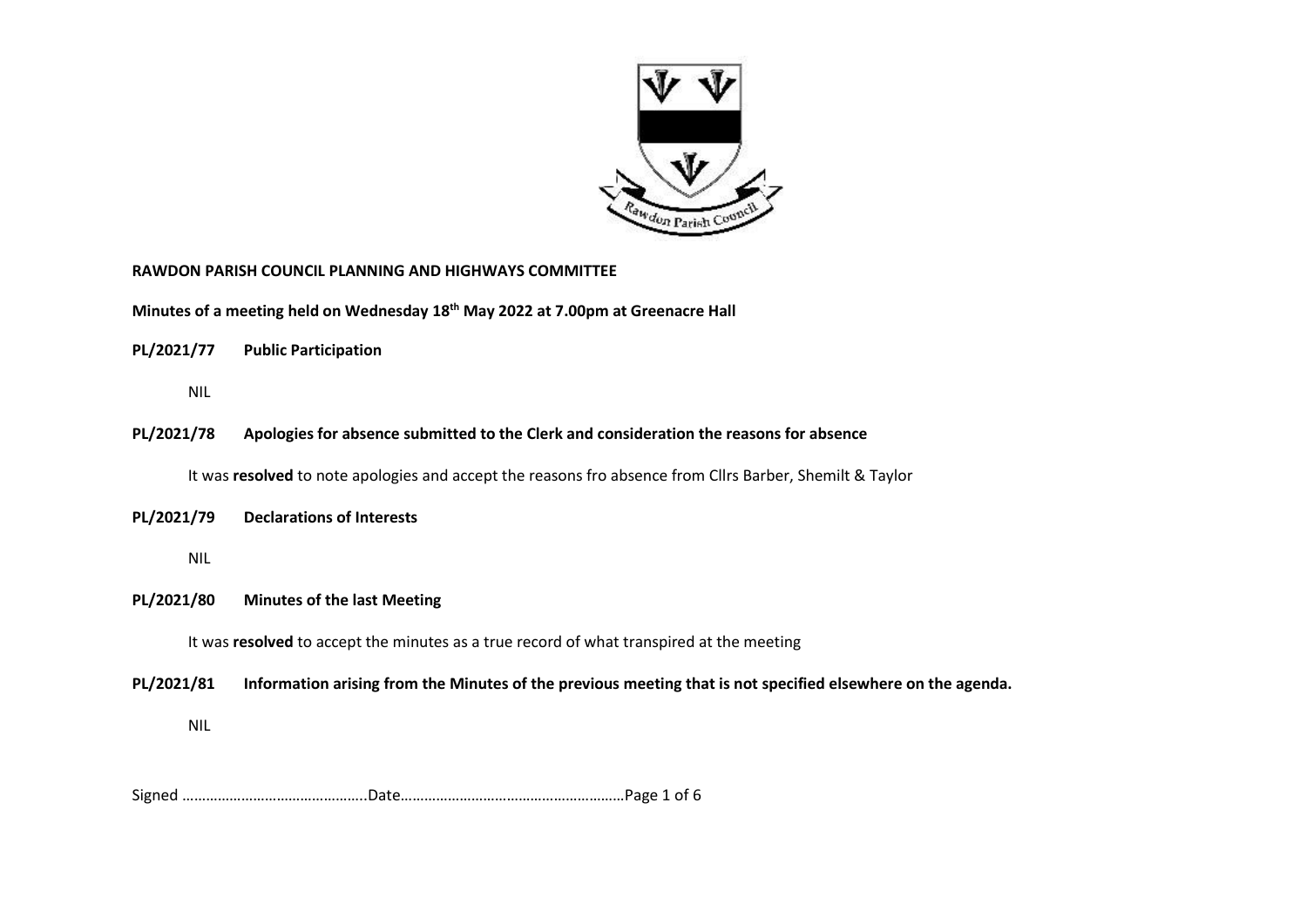## **PL/2021/82 Comments on planning applications sent by Leeds City Council**

It was **resolved** to make the following comments

| Description                                                                                                                                               | <b>Address</b>                                            | Reference                                    | Action                                                                                                                                                  |
|-----------------------------------------------------------------------------------------------------------------------------------------------------------|-----------------------------------------------------------|----------------------------------------------|---------------------------------------------------------------------------------------------------------------------------------------------------------|
| Part single part two storey side and<br>rear extension with porch to front;<br>Demolition of existing garage                                              | 75 Markham Avenue<br>Rawdon Leeds LS19 6NE                | Ref. No:<br>22/01972/FU   Status:<br>Current | The Parish Council<br>neither supports nor<br>objects to this<br>application                                                                            |
| Retrospective application for porch<br>to front                                                                                                           | 7 New Road Side Rawdon<br>Leeds LS19 6DD                  | Ref. No:<br>22/02245/FU   Status:<br>Current | The Parish Council<br>neither supports nor<br>objects to this<br>application noting<br>that is is situated in<br>the Conservation<br>Area               |
| Single storey side extension                                                                                                                              | Briaden Lodge Underwood<br>Drive Rawdon Leeds LS19<br>6LS | Ref. No:<br>22/02380/FU   Status:<br>Current | The Parish Council<br>neither supports nor<br>objects to this<br>application noting<br>that is is situated in<br>the Conservation<br>Area and Greenbelt |
| <b>Alteration including single storey</b><br>rear extension and new ramp to<br>front with steps                                                           | 19 Peasehill Close Rawdon<br>Leeds LS19 6EF               | Ref. No:<br>22/02468/FU   Status:<br>Current | The Parish Council<br>neither supports nor<br>objects to this<br>application                                                                            |
| Part two storey part single storey<br>front/side/rear extensions with<br>Juliet balcony and balustrade to<br>first floor rear and new driveway to<br>side | 78 Markham Avenue<br>Rawdon Leeds LS19 6NF                | Ref. No:<br>22/02501/FU   Status:<br>Current | The Parish Council<br>neither supports nor<br>objects to this<br>application                                                                            |

Signed ………………………………………..Date…………………………………………………Page 2 of 6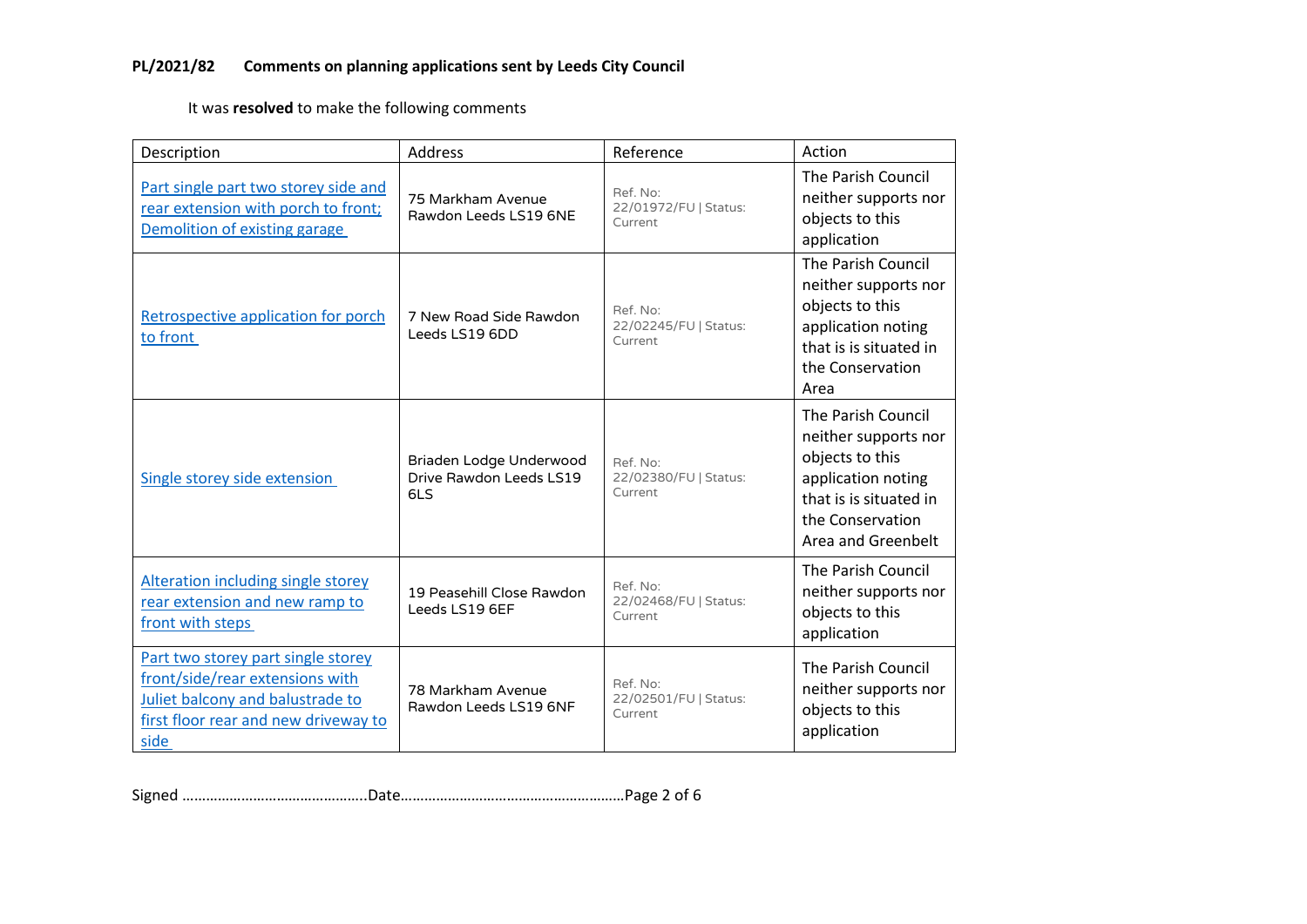| Single storey extension to side and<br>rear                                                                  | Southerlea 4 Park Avenue<br>Rawdon Leeds LS19 6ER         | Ref. No:<br>22/02550/FU   Status:<br>Current | The Parish Council<br>neither supports nor<br>objects to this<br>application                                                                                                                                                     |
|--------------------------------------------------------------------------------------------------------------|-----------------------------------------------------------|----------------------------------------------|----------------------------------------------------------------------------------------------------------------------------------------------------------------------------------------------------------------------------------|
| Gable wall side extension with<br>dormer window to rear                                                      | 14 Benton Park Crescent<br>Rawdon Leeds LS19 6NA          | Ref. No:<br>22/02563/FU   Status:<br>Current | The Parish Council<br>neither supports nor<br>objects to this<br>application                                                                                                                                                     |
| Alterations including first floor rear<br>extension above existing ground<br>floor extension; canopy to rear | 21 Crow Trees Park Rawdon<br>Leeds LS19 6HH               | Ref. No:<br>22/02720/FU   Status:<br>Current | The Parish Council<br>neither supports nor<br>objects to this<br>application                                                                                                                                                     |
| Single storey rear extension                                                                                 | 20 Lombard Street Rawdon<br>Leeds LS19 6BW                | Ref. No:<br>22/02841/FU   Status:<br>Current | The Parish Council<br>neither supports nor<br>objects to this<br>application noting<br>that is is situated in<br>the Conservation<br>Area                                                                                        |
| Double garage, garden store and<br>courtyard canopy to cottage                                               | Cliffe House Cragg Wood<br>Drive Rawdon Leeds LS19<br>6LG | Ref. No:<br>22/02903/FU   Status:<br>Current | The Parish council<br>notes that this<br>application is<br>sitauted in the<br>Conservation area<br>and Greenbelt and<br>believes that<br>materials used and<br>final appearance<br>need to be in<br>keeping with the<br>setting. |

Signed ………………………………………..Date…………………………………………………Page 3 of 6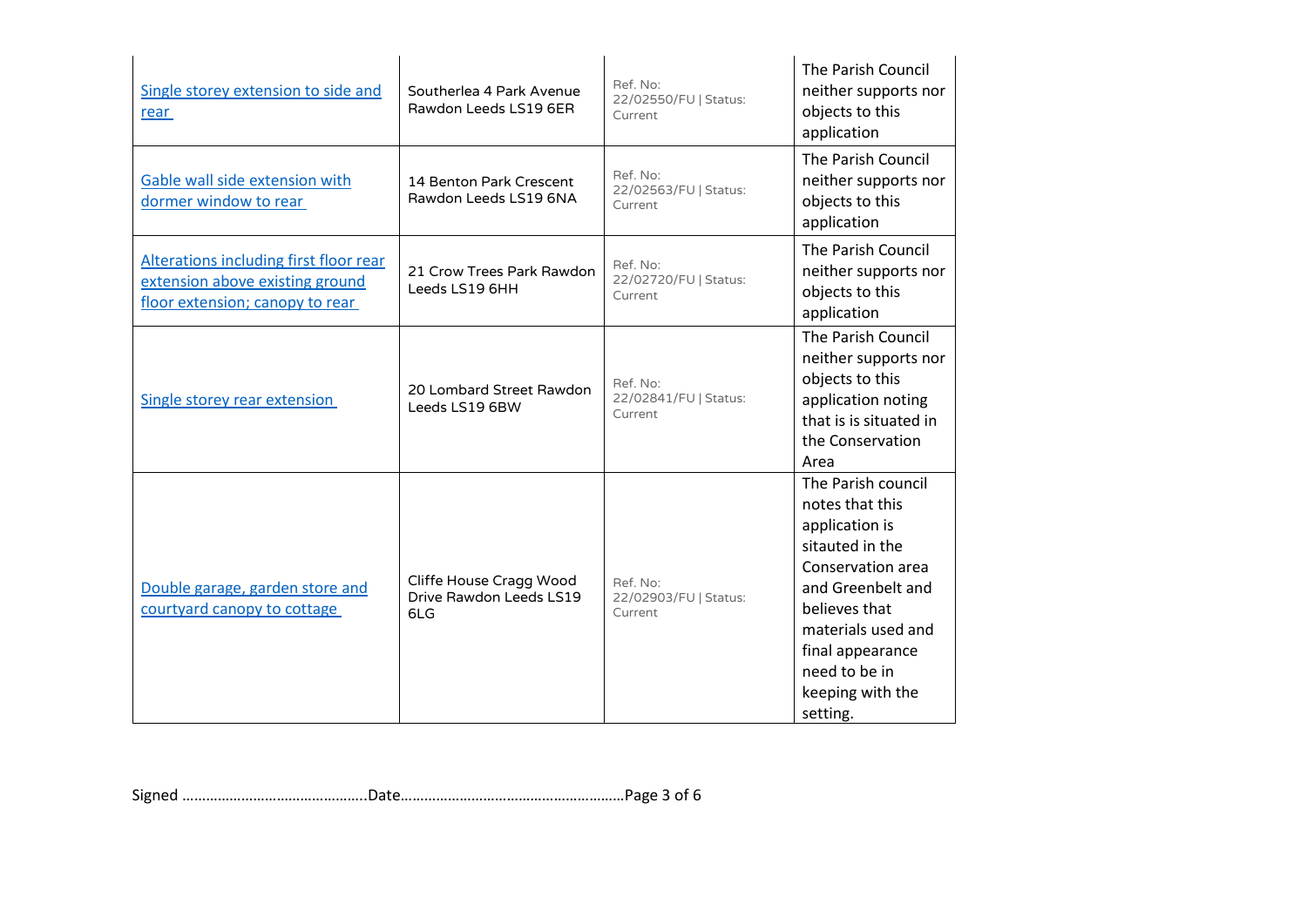| Erection of two storey building<br>forming new sixth form centre<br>adjoining listed building | Woodhouse Grove School<br>Apperley Lane Apperley<br>Bridge BD10 ONR | Ref. No:<br>22/02927/FU   Status:<br>Current & Ref. No:<br>22/02905/LI   Status:<br>Current | The Parish Council<br>neither supports nor<br>objects to this<br>application. |
|-----------------------------------------------------------------------------------------------|---------------------------------------------------------------------|---------------------------------------------------------------------------------------------|-------------------------------------------------------------------------------|
|-----------------------------------------------------------------------------------------------|---------------------------------------------------------------------|---------------------------------------------------------------------------------------------|-------------------------------------------------------------------------------|

# **PL/2021/82 Decisions made by Leeds City Council**

It was **resolved** to note the following decisions.

| Description                                                                                                                                                                                                                                                                                                 | Address                                            | Reference                                     | <b>RPC Comment</b>                                                        | <b>LCC Decision</b> |
|-------------------------------------------------------------------------------------------------------------------------------------------------------------------------------------------------------------------------------------------------------------------------------------------------------------|----------------------------------------------------|-----------------------------------------------|---------------------------------------------------------------------------|---------------------|
| Detached outbuilding to side of<br>property                                                                                                                                                                                                                                                                 | 3 London Square<br>Rawdon Leeds<br><b>LS19 6BX</b> | Ref. No:<br>21/09895/FU   Status:<br>Decided  | The Parish Council neither<br>supports nor objects to this                | Approved            |
|                                                                                                                                                                                                                                                                                                             |                                                    |                                               | application which it notes is in the<br><b>Conservation Area</b>          |                     |
| Single storey side and rear<br>extensions incorporating raised<br>platform with steps and two Juliet                                                                                                                                                                                                        | 64 Larkfield<br>Avenue Rawdon<br>Leeds LS19 6EN    | Ref. No:<br>22/00750/FU   Status:<br>Decided  | The Parish Council neither<br>supports nor objects to this<br>application | Approved            |
| balconies; gable wall side extension<br>with dormer window and Juliet<br>balcony to rear and roof lights to                                                                                                                                                                                                 |                                                    |                                               |                                                                           |                     |
| front                                                                                                                                                                                                                                                                                                       |                                                    |                                               |                                                                           |                     |
| <b>Certificate of Proposed Lawful</b><br>Development for a single storey<br>rear extension, dormer window to<br>the rear and rooflights to the front                                                                                                                                                        | 42 Greenacre<br>Park Rawdon<br>Leeds LS19 6AR      | Ref. No:<br>22/00755/CLP   Status:<br>Decided | noted                                                                     | Approved            |
| Part two storey, part single storey<br>side extension; bay window to<br>front; Raising of roof height to<br>single storey rear extension; Porch<br>to the front, rooflights to the front,<br>enlarging existing drive and access<br>requiring new/wider dropped kerb;<br>reduction of existing raised patio | 42 Greenacre<br>Park Rawdon<br>Leeds LS19 6AR      | Ref. No:<br>22/00756/FU   Status:<br>Decided  | The Parish Council neither<br>supports nor objects to this<br>application | Approved            |

Signed ………………………………………..Date…………………………………………………Page 4 of 6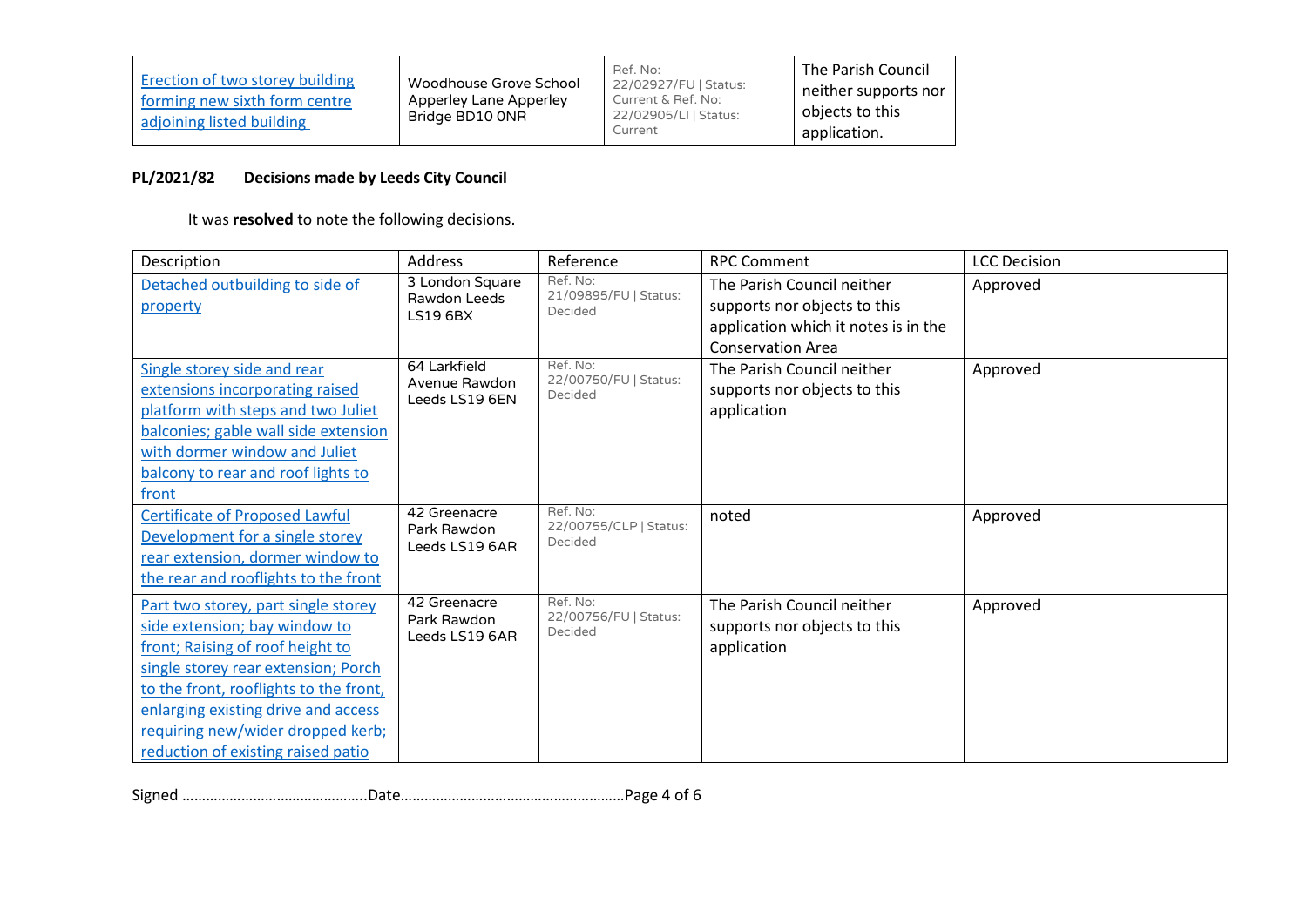| First floor extension to side;<br>conversion of existing attached<br>garage to habitable<br>accommodation, with pitched roof                                                                                                                 | 12 Larkfield Road<br>Rawdon Leeds<br><b>LS19 6EQ</b>                                 | Ref. No:<br>22/00885/FU   Status:<br>Decided  | The Parish Council neither<br>supports nor objects to this<br>application | Approved                                                                                                                                                                                                                                                                                                                                                                                                                                                                                                   |
|----------------------------------------------------------------------------------------------------------------------------------------------------------------------------------------------------------------------------------------------|--------------------------------------------------------------------------------------|-----------------------------------------------|---------------------------------------------------------------------------|------------------------------------------------------------------------------------------------------------------------------------------------------------------------------------------------------------------------------------------------------------------------------------------------------------------------------------------------------------------------------------------------------------------------------------------------------------------------------------------------------------|
| Single storey rear extension                                                                                                                                                                                                                 | 10 Lime Grove<br>Rawdon Leeds<br>LS19 6BZ                                            | Ref. No:<br>22/00970/FU   Status:<br>Decided  | The Parish Council neither<br>supports nor objects to this<br>application | Approved                                                                                                                                                                                                                                                                                                                                                                                                                                                                                                   |
| <b>Certificate of Proposed Lawful</b><br>Development for a single storey<br>rear extension; porch to front<br>elevation; and detached<br>outbuilding to side and rear                                                                        | <b>Briaden Bungalow</b><br><b>Underwood Drive</b><br>Rawdon Leeds<br><b>LS19 6LA</b> | Ref. No:<br>22/01157/CLP   Status:<br>Decided | Noted                                                                     | Approved                                                                                                                                                                                                                                                                                                                                                                                                                                                                                                   |
| <b>Certificate of Existing Lawful</b><br>Development for completion of<br>garage attached to main house as<br>per approved planning<br>27/29/00/FU (Demolition of old<br>detached garage and landscaping<br>completed within permitted time) | Underwood<br>Lodge<br>Underwood Drive<br>Rawdon Leeds<br><b>LS19 6LA</b>             | Ref. No:<br>22/01273/CLE   Status:<br>Decided | Noted                                                                     | Refused - Leeds City Council with<br>regard to the application<br>submitted on 21.2.22 for the use<br>and/or development described in<br>the First Schedule hereto in<br>respect of the land and/or<br>buildings specified in the Second<br>Schedule hereto and shown edged<br>red on the submitted plan, has<br>refused the application for the<br>following reasons: a) No evidence<br>has been submitted that Condition<br>No 2, which is a Grampian planning<br>condition has ever been<br>discharged. |

Signed ………………………………………..Date…………………………………………………Page 5 of 6